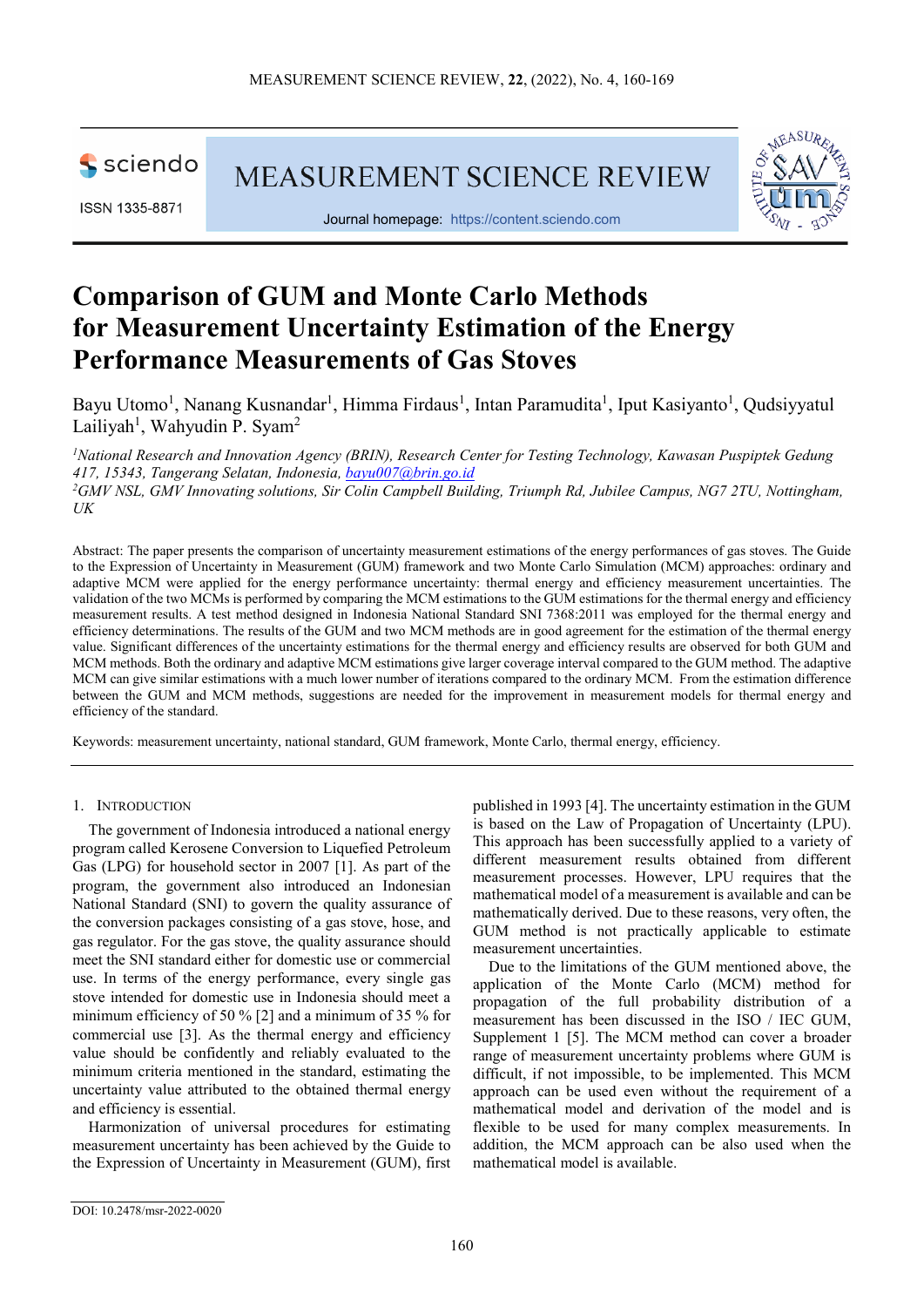The distribution of uncertainty propagations, involving the convolution of the probability distribution of input quantities, can be carried out by numerical simulations of the MCM. Thus, the evaluation of uncertainty using the MCM is an alternative approach to solve many uncertainty estimation problems compared to the GUM uncertainty framework. The MCM advantages also include the uncertainty estimation for measurements with variables having asymmetric distribution of measurement uncertainty, non-linearity in the measurement system, interdependence between inputs and systematic bias [6]. The MCM method should be validated by GUM following the ISO / IEC GUM [7].

Since being introduced as an alternative method for uncertainty estimation, the applications of the MCM method for measurement uncertainty have inspired many researchers. In calibration, the applications of MCM have been applied for mass, length, and temperature calibration [8], gauge block calibration [9], compact prover calibration [10], and coordinate measuring machine calibration [11]. Comparative studies of the GUM method and MCM in testing field have been reported for cadmium content determined by graphite furnace atomic absorption spectrometry [12], and gross heat of combustion measured by a calorimetric bomb [13]. In mechanical measurement, the GUM and MCM were applied for tensile strength, torque, Brinell hardness and Vickers Hardness [14]-[16], flatness [17], acoustic magnitudes [18], and thermal balance and efficiency [19], pressure standard [20], cylindricity error [21], and precision centrifuge [22] measurements.

The estimations of uncertainty obtained by the MCM are found to have insignificant differences compared with GUM for studies as mentioned earlier [8]-[11], [14]-[19], [22]. The absolute differences of the respective endpoints of the coverage intervals between GUM and MCM approach are found to be less than 0.00023 % [10] and smaller than or equal to numerical tolerance [11]. Nevertheless, the MCM method does not always agree with the GUM method. Some studies reported that the uncertainty estimation by the MCM method was significantly lower than that by the GUM method  $[12]$ - $[13]$ ,  $[20]$ - $[21]$ . The difference may be due to the nonlinearity of the measurement model and different assumptions and approximations applied in both methods [12]-[13]. A study on pressure balance uncertainty suggests that a single correction factor may be identified to compensate for the difference between GUM and MCM results [20].

According to the author' knowledge, from the aforementioned literatures, very few, if not none at all, reports present the use and comparison of uncertainty estimation by using the GUM and MCM methods for applications on the calculation of thermal energy and efficiency. Particularly in the case of the test method for the energy performance of gas stoves, there are no reports and discussions with regard to the uncertainty estimation using the GUM and MCM methods.

Limited studies regarding the thermal energy and efficiency of the gas stove have been observed, especially studies related to thermal energy assessments and the evaluation of the energy test method. A comparative study of the thermal energy test was carried out to study the effect of test duration in double burner gas stoves. The experimental study was carried out by varying the test duration into three

different durations: 20 minutes, 40 minutes, and 60 minutes following a report elsewhere [23].

Another study was undertaken for the evaluation of thermal energy and efficiency test method of a single burner gas stove through comparative tests. A test method of a single burner gas stove constituted in SNI 7638:2011 has been evaluated in this study [24].

This paper presents the uncertainty estimation and comparison for the measurement of the thermal energy and the efficiency of the gas stoves by using the GUM, ordinary MCM and adaptive MCM methods. In addition, this paper also aims to validate the uncertainty estimation using the MCM method with respect to the GUM method and to find proposal for the SNI 7368:2011 standard improvement. The test method constituted in the SNI standard is followed and applied to determine the thermal energy and efficiency of the single gas stove.

#### 2. THERMAL ENERGY AND EFFICIENCY MODEL

The determinations of thermal energy, in terms of heat input, and efficiency of the gas stove are carried out according to the SNI 7368:2011 standard, ''Kompor gas bahan bakar LPG satu tungku dengan sistem pemantik", that applies to both mechanic and electric lighter systems for low-pressure gas stove [25]. The standard test method states that the thermal energy test should be determined before performing the efficiency test. The value of the thermal energy is used to be the basis for determining the dimensions of the vessel and the mass of water for efficiency measurement.

Table 1. gives the information regarding the thermal energy value corresponding to the vessel's diameter and the water's mass inside the vessel for efficiency measurement.

Table 1. The diameter of vessel and mass of water correspond to the thermal energy value [25].

| Thermal          | Diameter of | Height of | Minimum    |
|------------------|-------------|-----------|------------|
| Energy           | Vessel      | Vessel    | Water Mass |
| (kW)             | (mm)        | (mm)      | (kg)       |
| $1.16 \sim 1.64$ | 220         | 140       | 3.7        |
| $1.65 \sim 1.98$ | 240         | 150       | 4.8        |
| $1.99 \sim 4.20$ | 260         | 160       | 61         |

Fig.1. shows the experimental setup for the measurement of the gas stove energy performance. From Fig.1., the single burner gas stove with a mechanic ignition system was used in this experiment. The gas stove has a burner's diameter of 85 mm, with 42 holes circulating the burner. A commercial LPG is used as the fuel source for thermal energy and efficiency determination. A mechanical pressure gauge was used to measure the input pressure of the LPG to the gas stove. The pressure gauge has a resolution of 20 mmH2O and is capable to measure pressure up to  $1000 \text{ mmH}_2\text{O}$ . A commercial gas regulator with adjustable valve pressure was plugged in the LPG tube to ensure that the inlet pressure of the LPG is as per the standard requirement. In order to quantify the measured LPG during the test, a digital mass scale was used. This digital scale can quantify mass up to 15 kg.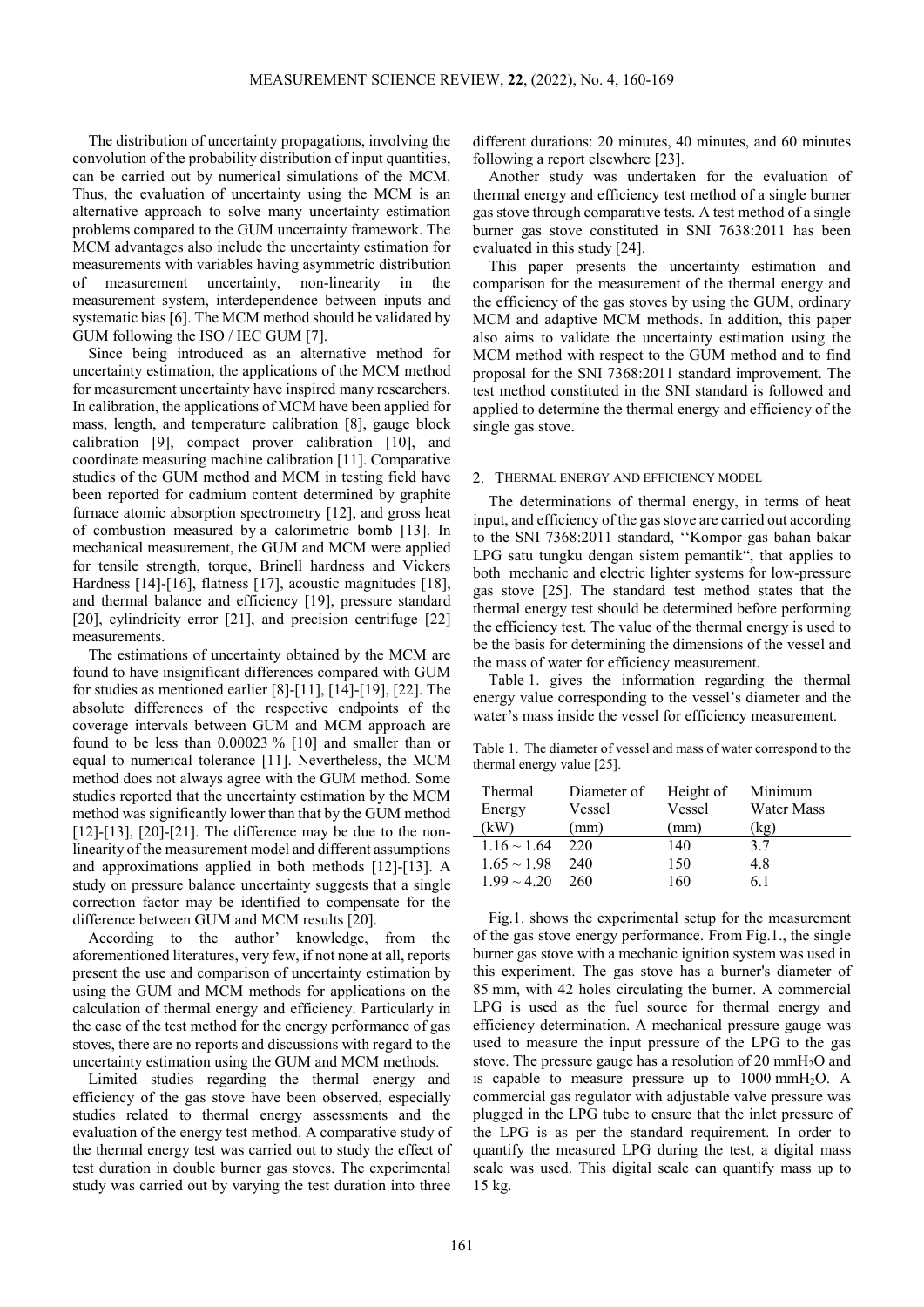

Fig.1. Experimental set-up for the energy performance (thermal energy and effciency) measurements.

According to the standard test method in SNI 7368:2011, the thermal energy and efficiency for LPG gas stove are calculated as

$$
Q_n = \frac{1000 \times M_n \times H_s}{3600},
$$
 (1)

$$
\eta = \frac{4.186 \times 10^{-3} \times M_e \times (t - t_1)}{(M_c \times H_s)} \times 100 \, \%
$$
 (2)

By referring to (1) and (2), the quantities involved in the equations are explained in Table 2. These input and output quantities will contribute to the uncertainty estimation of the thermal energy and efficiency measurements.

Table 2. List of quantities related to thermal energy (1) and efficiency (2).

| Quantity        | Unit          | Definition                 |
|-----------------|---------------|----------------------------|
| $Q_n$           | kW            | Thermal energy             |
| $M_{n}$         | kg/hr         | Mass flow rate             |
| $H_s$           | MJ/kg         | Calorific value            |
| 1000            | kW/MW         | Conversion factor          |
| 3600            | s/hr          | Conversion factor          |
| η               | $\frac{0}{0}$ | Efficiency                 |
| $4.186x10^{-3}$ | MJ/kg/°C      | Specific heat capacity     |
|                 |               | of water                   |
| $M_e$           | kg            | Total mass of water inside |
|                 |               | the vessel, the vessel's   |
|                 |               | mass, and the vessel lid   |
| $M_{c}$         | kg            | The total of consumed gas  |
| t               | $\rm ^{o}C$   | The final temperature      |
|                 |               | of water                   |
| t <sub>1</sub>  | $\rm ^{o}C$   | The initial temperature.   |
|                 |               | of water                   |

Note:  $H<sub>s</sub>$  value is 49.14 MJ/kg.

The initial ( $t_1$ ) temperature of the water is (20  $\pm$  1) °C, the final temperature (t) is the highest temperature observed after the burner's extinction, this being carried out once the temperature of the water in any of the vessels reaches  $(90 \pm 1)$  °C. It has to be noted that the wire thermocouple with a diameter of 0.3 mm was used for temperature sensing. The thermocouple was prepared according to the Committee of

Testing Laboratories-Operational Procedure (CTL-OP) [26]. Since the position of temperature sensing inside the vessel is not mentioned clearly in the SNI 7368:2011, the thermocouple was positioned at the middle of the volume of water for temperature measurement in this test case.

## 3. UNCERTAINTY ESTIMATION

## *A. GUM uncertainty framework*

The estimation of uncertainty measurement using the GUM approach mainly consists of the determination of estimates of standard uncertainty, and coverage interval associated with measurement results [27]. The initial step of the GUM is to define the measurement model by specifying the measurand  $Y$  (output quantity) and its relation with the input quantities  $(X_1, X_2, ..., X_n)$ .

The measurement model consists of all relevant parameters that contribute to the measurement results of the thermal energy and efficiency of the gas stove. In addition to the relevant parameters, correction factors for systematic effects are also considered when relevant. In the case of energy performance for the gas stove, the relationship of thermal energy and efficiency to their relevant contributors as formulated in (1) and (2), respectively can be defined and can be mathematically derived. The models involve one and three input quantities measured directly for thermal energy and efficiency. The function can be represented as

$$
Q_n = f(M_n),\tag{3}
$$

$$
\eta = f(M_c, t, t_1, M_e). \tag{4}
$$

The uncertainties of constant quantities appearing in (1) and (2) are considered to be negligible in both cases. The combination of standard uncertainties of the input estimates  $x_1, ..., x_N$ , denoted by  $u(x_1), ..., u(x_N)$  results in the combined standard uncertainty of y, denoted by  $u_c(y)$ . This determination is based on the first-order Taylor series approximation by implementing the propagation of uncertainty and formulated as [12]:

$$
u_c(y) = \sqrt{\sum_{i=1}^{N} c_i^2 \cdot u^2(x_i)},
$$
 (5)

where  $c_i$ :

$$
c_i = \frac{\partial f}{\partial x_i}.\tag{6}
$$

The sensitivity coefficient  $c_i$  describes how the estimate  $y$ varies with changes in the values of the input estimates  $x_1, \ldots, x_N$ . This coefficient is obtained using partial differentiation of the measurement models in (1) and (2) [28]. Table 3. presents sensitivity coefficients derived from (1) and (2) for the thermal energy and efficiency measurement model, respectively. Note that the calorific value  $H<sub>s</sub>$  of gas stated in Table 2. is the constant value specified in the SNI. Therefore, in this case, the measurement of the value of  $H_s$  is not carried out, and hence the contribution of the uncertainty from the calorific value is negligible.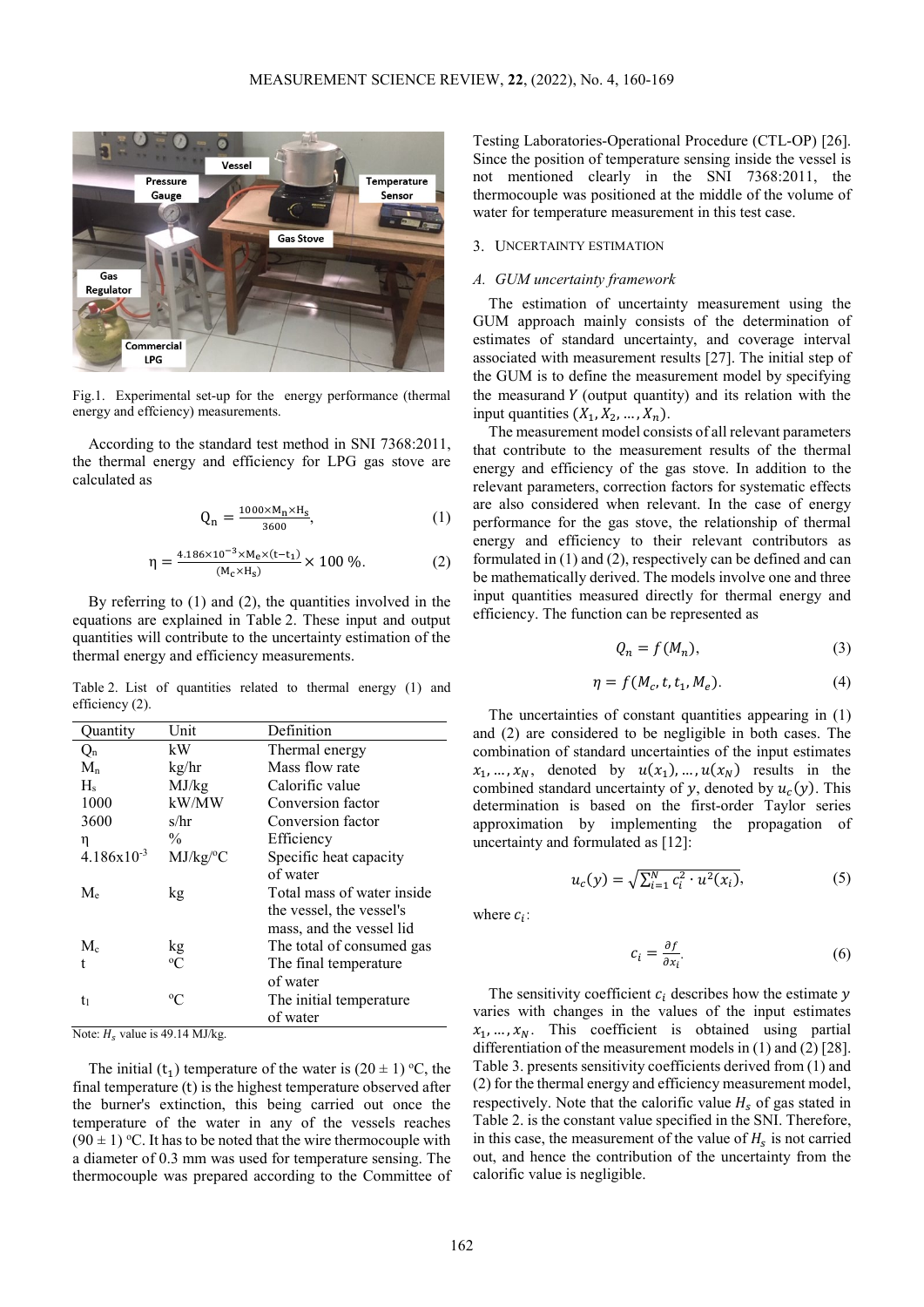Standard uncertainties can be determined either from independent repeated observations called Type A uncertainty or can be generated from scientific or expert judgement called Type B uncertainty [28].

For an input quantity  $X_i$  determined from  $n$  independent repeated measurements, the Type A evaluation requires the standard uncertainty  $u(x_i)$  estimation to be calculated from the basis of the standard deviation  $s(x_i)$  of the mean, which can be formulated as

$$
u(x_i) = s(\overline{x_i}) = \frac{s(x_i)}{\sqrt{n}}.
$$
 (7)

The degrees of freedom  $v_i$  of standard uncertainties  $u(x_i)$ associated with Type A equal to  $n - 1$  [28].

Table 3. Sensitivity coefficients for the mathematical models in (1) and (2).

| Variable | Sensitivity coefficient                                                  |
|----------|--------------------------------------------------------------------------|
| $M_n$    | $\partial Q_n$<br>$\mathit{Q}_n$                                         |
|          | $c_{1}$<br>$\overline{\partial M_n}$<br>$M_n$                            |
| $M_e$    | дп                                                                       |
|          | c <sub>2</sub><br>$\overline{\partial M_e}$<br>$M_e$                     |
| t        | $\frac{\partial \eta}{\partial n}$<br>η                                  |
|          | $\boldsymbol{c}_3$<br>$\overline{\partial t}$<br>(t)<br>$t_1$            |
| t,       | $\partial \eta$                                                          |
|          | $c_{\scriptscriptstyle 4}$ .<br>$\overline{\partial t_1}$<br>$(t - t_1)$ |
| $M_c$    | $\partial\eta$                                                           |
|          |                                                                          |

For Type B evaluation, an estimate  $x_i$  of an input  $X_i$  that has not been obtained from repeated observations, the evaluation of associated standard uncertainty  $u(x_i)$  is determined through a scientific judgement. This judgement is based on the available information on the possible variability of input quantity  $X_i$  such as previous measurement data, experience with or general knowledge of the behavior and properties of relevant materials and instruments, manufacturer's specifications, data provided in calibration and other certificates as well as uncertainties assigned to reference data taken from handbooks.

It has to be noted that the Type B evaluation requires information regarding the distribution and the degrees of freedom of estimate quantities in order to determine the coverage interval. In the case of no specific information about the possible values of  $X_i$  within an interval, a rectangular distribution can be considered, and an infinite value could be taken as degrees of freedom [12], [28].

The importance of determining expanded uncertainty, denoted by  $U$ , is to provide the confidence interval of measurement results. The expanded uncertainty is determined by multiplying the combined standard uncertainty  $u_c(y)$  by a coverage factor  $k$  as [5]

$$
U = k \cdot u_c(y). \tag{8}
$$

The complete expression of the measurement result then can be stated as  $Y = y \pm U$ , in which y is the best estimate of the value attributable to the measurand  $Y$ . Following this expression, it may be expected that the interval of  $y - U$  to  $y + U$  must encompass a significant fraction of the distribution of values that could reasonably be attributed to  $Y$ .

Together with the confidence level, the interval of  $y - U$ to  $y + U$  will determine the selection of coverage factor, denoted by  $k$ . Generally, the coverage factor will be in the range 2 to 3, corresponding to an interval having a confidence level of approximately 95 % to 99.7 % considering a Gaussian family distribution, respectively [5]. However, in some cases of Type A standard uncertainty, the t-distribution will not describe the distribution of the variable if combined standard uncertainty may not be based on the large sums of standard uncertainty.

This case could lead to the inaccurate coverage factor  $k$ being selected to its coverage probability. The t-distribution with *n* degrees of freedom, denoted by  $v_{eff}$  may be used to approximate the distribution of that variable. These effective degrees of freedom are obtained through the Welch-Satterthwaite (W-S) formula, calculated as [5], [12]:

$$
v_{eff} = \frac{u_c^4(y)}{\sum_{i=1}^N \frac{u_i^4(y)}{v_i}}.
$$
(9)

Equation (9) gives now the effective degree of freedom to obtain a more accurate coverage factor. The value of  $k_p$ allows the expanded uncertainty  $U_p$  to maintain the coverage probability at approximately the required confidence level  $p$ [5], [12]. Then, an expanded uncertainty can be calculated as  $U_p = k_p u_c(y) = t_p(v_{eff})u_c(y)$  providing an interval  $Y =$  $y \pm U_n$ .

# *B. Probabilities Propagation of the Monte Carlo Method (MCM)*

The Monte Carlo method (MCM) is aimed as an alternative method for uncertainty estimation for cases where it is difficult to model a measurement and calculate its partial derivative required by the GUM approach. This problem arises when a developed mathematical model is complex [29].

The MCM method involves the propagation of the distributions of the input sources of uncertainty by using the model to provide the output distribution. The input quantities' propagation distributions mainly consist of the appropriate probability distribution, such as rectangular, normal, or triangular [5], [15]. Similar to the GUM framework, the framework of MCM consists of determining an estimate of the output quantity  $Y$  associated with standard uncertainty  $u(x_i)$  and determination relates to a coverage interval [29].

The application of the MCM method for measurement uncertainty evaluation is implemented using an algorithm that can be summarized as follows: [15], [30]

- 1. Defining the measurand  $Y$  and establishing the measurement model of the measurand;
- 2. Identifying the probability density functions corresponding to each input quantity  $X_i$ ;
- 3. Selecting the number of trials  $M$ . This number can be chosen as a priori or by using an adaptive method. When choosing *a* priori trials, the GUM Supplement 1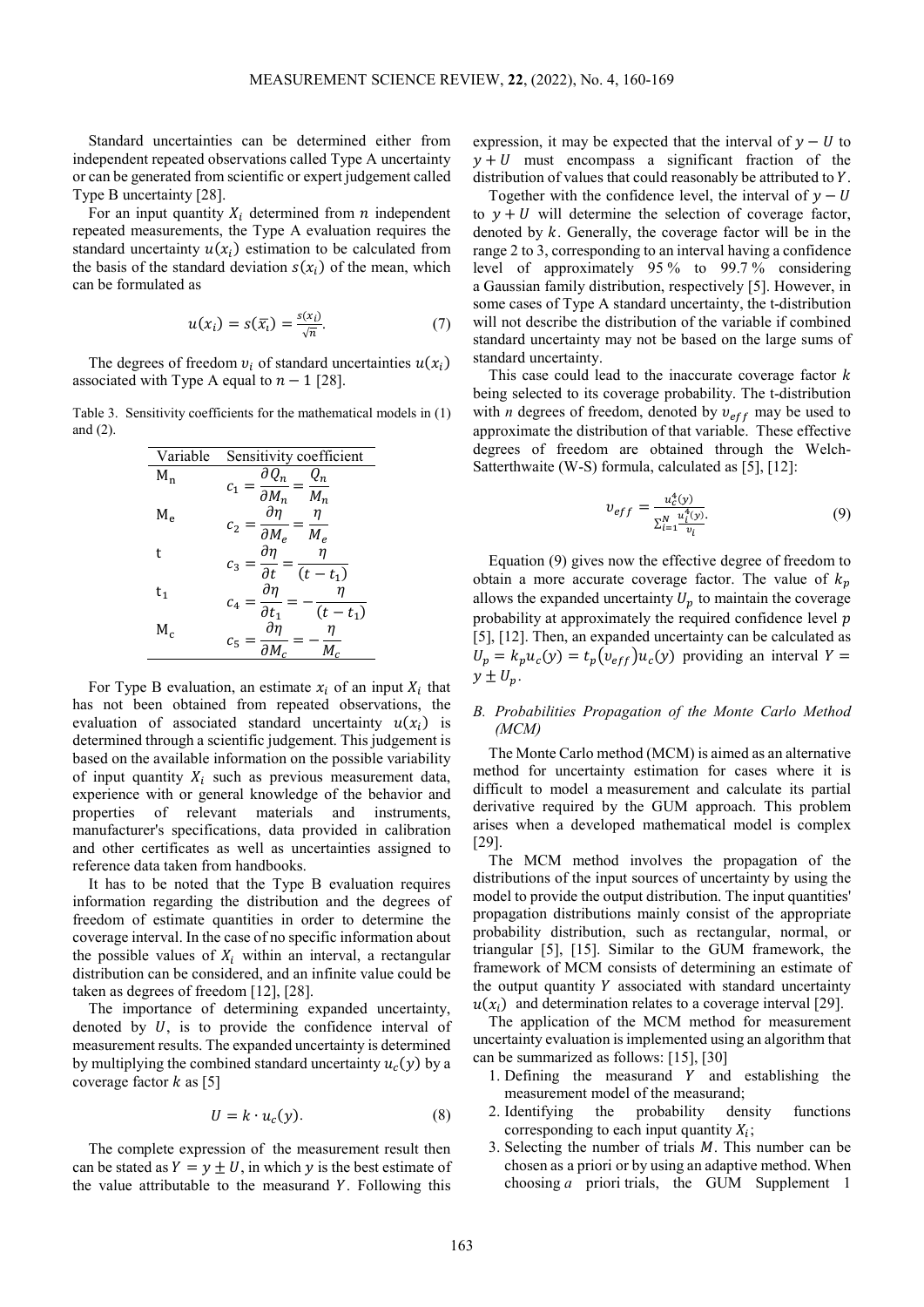recommends the selection of a number of trials. Following is a general rule of selection  $M$  in order to provide a reasonable representation of the expected result

$$
M > \frac{10^4}{1 - p},\tag{10}
$$

where 100*p* % is the selected coverage probability. For instance, when the chosen coverage probability is 95 %,  $p = 0.95$  and *M* should be at least higher than 200,000;

- 4. Generating  $a$  set of  $N$  input parameters,  $(M_n, M_e, t, t_1, M_c)$ , random variables are distributed according to a probability density function (PDF) assigned to each input parameter. This process should be repeated  $M$  times for every input quantity;
- 5. Calculating the corresponding value of measure quantity Y using model as

$$
y_j = f(x_{1,j}, x_{2,j}, \dots, x_{n,j}), for j = 1, 2, \dots, M. \tag{11}
$$

6. Calculating the mean and the standard deviation from output vector,  $(y_1, y_2, ..., y_M)$ , as the measurement result y for Y and its associated standard uncertainty  $u(y)$  as

$$
y = \frac{1}{M} \sum_{j=1}^{M} y_j,
$$
 (12)

$$
u(y) = \sqrt{\frac{1}{M-1} \sum_{j=1}^{M} (y_j - y)^2}.
$$
 (13)

7. Sorting the output vector in ascending order and determining a coverage interval  $[y_L, y_H]$  at coverage probability  $p$ :

$$
L = round((M+1)\alpha), \tag{14}
$$

$$
H = round((M+1)(1-\alpha)), \tag{15}
$$

where  $\alpha$  is significance level with  $\alpha = 0.025$  for 95 % coverage probability, and the function  $round(x)$  is used to represent the nearest integer to  $x$  [30].

When the skewness value for the distribution of the output quantity  $Y$  approaches zero, the expanded uncertainty can be evaluated using coverage interval resulting from (14) and (15) as

$$
U = \frac{y_H - y_L}{2}.\tag{16}
$$

### *C. Validation of the MCM method*

The GUM Supplement 1 presents a procedure for comparing the LPU approach addressed by the GUM with the MCM results. The validation is accomplished by comparing the low and high endpoints obtained from both methods. Thus, the absolute differences  $d_{low}$  and  $d_{high}$  of the respective endpoints of the two coverage intervals are calculated by (17) and (18) as follows

$$
d_{low} = |y - U - y_L|,\tag{17}
$$

$$
d_{high} = |y + U - y_H|,\t(18)
$$

where  $y$  is the measurand estimate,  $U$  is the expanded uncertainty obtained by the GUM approach, and  $y_L$  and  $y_H$ are the low and high endpoints of coverage interval of the PDF obtained by the MCM for a given coverage probability, respectively.

The numerical tolerance  $\delta$  of uncertainty can be obtained by expressing the standard uncertainty as  $c \times 10^l$ , where *c* is an integer with the number of digits equal to the number of significant digits of the standard uncertainty and *l* is an integer.  $\delta$  is calculated as:

$$
\delta = \frac{1}{2} 10^1. \tag{19}
$$

If both  $d_{low}$  and  $d_{high}$  are lower than  $\delta$ , the GUM and MCM methods are in good agreement (comparable) [13].

## 4. RESULTS

Type A uncertainty is caused by random errors emerging during the measurement process. The characterization of random error is based on the statistical approach through repeated measurement. In this study, the measurement of thermal energy and efficiency of the gas stove was carried out by six repetitions of measurement. The quantification of standard uncertainty  $u_i(x)$  is therefore obtained by (7).

On the other hand, the evaluation of Type B is based on a non-statistical approach. The source of uncertainty is associated with systematic error and therefore it cannot be reduced through repeated measurement. In this study, the evaluation of Type B is derived from the manufacturer's specifications provided in calibration of instrumentation used in the measurement.

According to (1) and(2), parameters which affect the gas stove's thermal energy and efficiency were measured by the same instrument for both measurement types. The Type B uncertainty is obtained from the instrument's resolution and the calibration data from traceability to the higher standard. The measurement of input pressure during the test was maintained to avoid the fluctuation of input pressure as suggested in a previous study [22]. Therefore, the uncertainty contribution is assumed to be negligible in this case.

The digital scale used to quantify the mass flow rate of consumed gas and water has the resolution of 0.1 g and traceability to the higher standard of 0.1 g. Meanwhile, the temperature sensor used for temperature measurement during the efficiency test has the resolution of  $0.1 \degree C$  and calibration to its higher standard of  $(1.66 + 0.06 \text{ %}t)$  °C.

Table 4. shows the uncertainty budget for thermal energy and efficiency, respectively, using the GUM method. According to Table 4., the Type A contribution coming from repeatability is more dominant than the uncertainty contribution compared with Type B (instrument and traceability). The repeatability gives the estimated thermal energy of 2.62 kW and efficiency of 69.59 %.

The standard uncertainty  $u_i(x)$  due to resolution of the measuring instruments is obtained from the manufacturer's specification and, thus, it can be assumed that the resolution provides symmetric bonds. Therefore, the distribution due to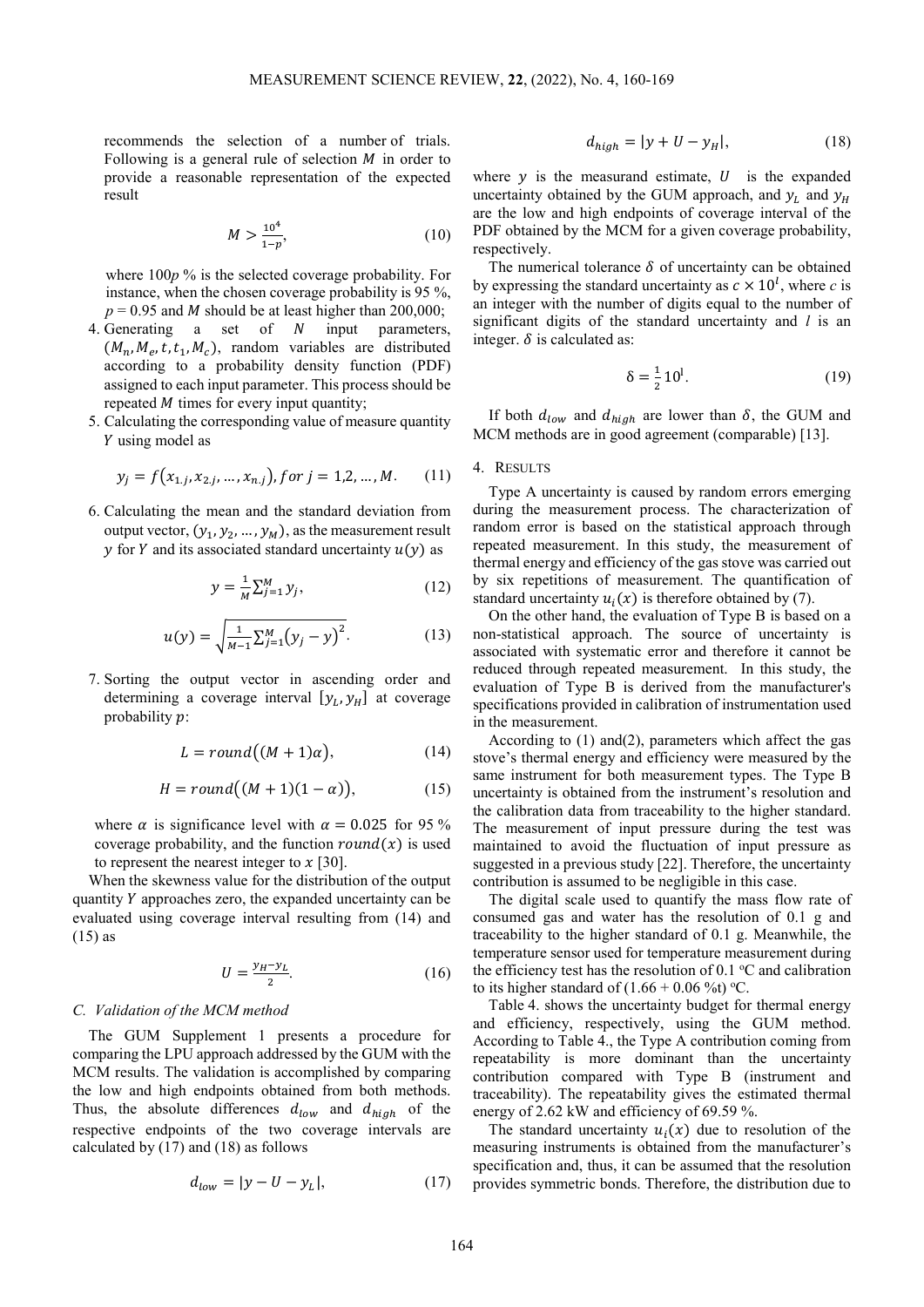resolution can be assumed as rectangular distribution and, hence, the standard uncertainty is derived from half-width of the resolution divided by coverage factor of 3 ( $k = \sqrt{3}$ ).

Table 4. Uncertainty budget for thermal energy and efficiency measurements.

| Source                    | Value       | Standard              | Sensitivity             |  |
|---------------------------|-------------|-----------------------|-------------------------|--|
|                           |             | Uncertainty           | Coefficient             |  |
| <b>Thermal Energy</b>     |             |                       |                         |  |
| $M_{n}$                   | g           | g                     | kW/kg                   |  |
| Rep.                      | 192         | 1.7992                | $1.366 \times 10^{-2}$  |  |
| Inst.                     | 0.1         | $2.89x10^{-2}$        | $1.366 \times 10^{-2}$  |  |
| Trace.                    | 0.1         | $5x10^{-2}$           | $1.366 \times 10^{-2}$  |  |
| Efficiency                |             |                       |                         |  |
| $\mathbf{M}_{\mathbf{e}}$ | g           | g                     | $\rm ^{o}CMJ^{-1}$      |  |
| Rep.                      | 6676.5      | $8.33 \times 10^{-2}$ | $1.042x10^{-4}$         |  |
| Inst.                     | 0.1         | $2.89 \times 10^{-2}$ | $1.042x10^{-4}$         |  |
| Trace.                    | 0.1         | $5x10^{-2}$           | $1.042x10^{-4}$         |  |
| t                         | $\rm ^{o}C$ | $\rm ^{o}C$           | $kgMJ-1$                |  |
| Rep.                      | 91.14       | 0.120                 | $9.805x10^{-3}$         |  |
| Inst.                     | 0.1         | $2.89 \times 10^{-2}$ | $9.805 \times 10^{-3}$  |  |
| Trace.                    | 1.715       | 0.857                 | $9.805 \times 10^{-3}$  |  |
| $t_1$                     | $\rm ^{o}C$ | $\rm ^{o}C$           | $kgMJ-1$                |  |
| Rep.                      | 20.16       | 0.121                 | $-9.805x10^{-3}$        |  |
| Inst.                     | 0.1         | $2.89 \times 10^{-2}$ | $-9.805 \times 10^{-3}$ |  |
| Trace.                    | 1.672       | 0.836                 | $-9.805x10^{-3}$        |  |
| $M_{c}$                   | g           | g                     | $\rm ^{o}CMJ^{-1}$      |  |
| Rep.                      | 58          | 0.483                 | $-0.0120$               |  |
| Inst.                     | 0.1         | $2.89 \times 10^{-2}$ | $-0.0120$               |  |
| Trace.                    | 0.1         | $5x10^{-2}$           | $-0.0120$               |  |

 $Ren = Reneatability$ 

Inst. = Instrument's resolution

Trace = Traceability of instrument to the higher standard

Furthermore, the degree of freedom  $v_i$  due to rectangular distribution is obtained to have infinite result as the input quantity lying outside this interval is zero [27]. The standard uncertainty due to traceability is obtained by the calibration certificate. It is stated that the uncertainty measurement is expressed at a 95 % confidence level by the coverage factor  $k = 2$  with normal distribution. The confidence level of 95 % gives the probability of value lying outside the interval equal to 5 %. Therefore, the degree of freedom  $v_i$  due to normal distribution with 95 % confidence level is obtained at 200 [27].

The contribution of uncertainty type in Table 4. is given in Fig.2. and Fig.3. for thermal energy and efficiency, respectively. The calculations of the contributions result in combined uncertainty  $u_c$  equal to 2.46×10-2 kW and 1.32 % for thermal energy and efficiency, respectively.

Fig.2. and Fig.3. also give information that the repeatability is a dominant source for thermal energy uncertainty, while the traceability of instrument to the higher standard is a major source for efficiency uncertainty. The dominant contribution of this traceability comes from the temperature sensor used in measuring water temperature in measuring efficiency. The uncertainty due to the traceability of the temperature sensor is  $1.66$  °C.



Fig.2. Combined uncertainty and uncertainty contributions of thermal energy.



Fig.3. Combined uncertainty and uncertainty contributions of efficiency.

Meanwhile, the repeatability of the LPG flow rate during the thermal energy measurement is the most significant source. The standard deviation produced in six measurements is 4.023 Kg/hr. This significant value indicates that the mass flow rate of the consumed LPG from the six measurements is very dispersed. Similar to thermal energy, the standard deviation resulting from the six repetitions of mass flow rate measurement of LPG in efficiency measurement is 1.18 Kg/hr. This standard deviation is the most considerable compared to the standard deviation produced by repeating the measurements of water mass (0.204 g) and water temperature (0.297 °C for initial temperature, and 0.283 °C for initial temperature) for the efficiency measurement. This contribution makes repeatability the second-largest contribution after traceability on the uncertainty value of efficiency. In this case, the digital mass scale used to determine the mass flow rate of LPG could be a factor that causes variations in LPG mass readings.

Another factor contributing to this significant Type A contribution is a method for determining the gas mass flow rate in SNI 7368:2011. In this standard, the determination of flow rate of consumed LPG is carried out using the gas cylinder mass method by calculating the difference between the initial and final mass of the LPG cylinder. Unfortunately, the method does not mention the limitation on the use of LPG volume during the measurement. This consideration is essential due to the possibility of gas temperature effect on the quality of the LPG gas mixture when using the one LPG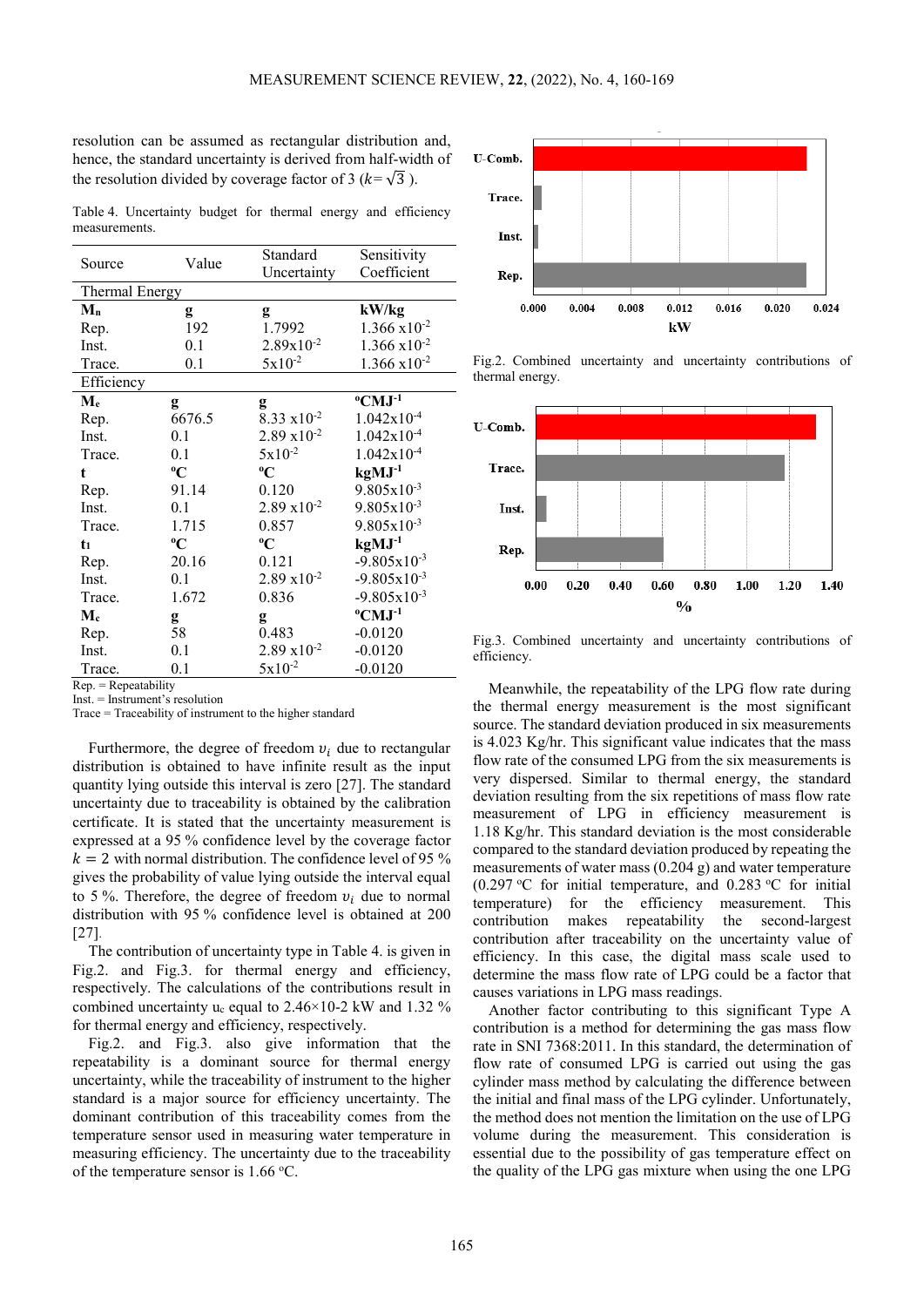gas for several consecutive measurements. It is important to note that the method of determining the LPG flow rate and the mathematical formula for thermal energy and efficiency have not changed in the latest edition of SNI 8660:2018,*"Kompor gas LPG dan LNG/NG tekanan rendah untuk rumah tangga* (Gas stove with low pressure of LPG and LNG/NG for household)*"* [2].

The expanded uncertainty  $U$  is obtained by applying  $(8)$ , with coverage factor calculated through determination of effective degrees of freedom in (9). The Welch-Satterthwaite formula results in effective degrees of freedom equal to 5.0103 and 135.520, which corresponds to a coverage factor of 2.57 and 1.98 for thermal energy and efficiency at 95 % confidence level, respectively. The calculation gives expanded uncertainty equal to 0.063 kW for thermal energy and 2.62 % for efficiency. Therefore, the measurement result of thermal energy and efficiency can be stated as 2.62 kW  $\pm$  0.063 kW and 69.59 %  $\pm$  2.62 %, respectively.

Table 5. Input parameters to run MCM for thermal energy and efficiency measurement.

| Source                | <b>PDF</b>   | Parameter |               |         |      |  |
|-----------------------|--------------|-----------|---------------|---------|------|--|
|                       |              | Mean      | Std-dev       | Min     | Max  |  |
| <b>Thermal Energy</b> |              |           |               |         |      |  |
| Rep. (kg)             | Gauss        | 0.192     | $4.4x10^{-3}$ |         |      |  |
| Inst. (g)             | Uni          |           |               | $-0.05$ | 0.05 |  |
| Trace. $(g)$          | Gauss        | 0.02      | 0.05          |         |      |  |
| Efficiency            |              |           |               |         |      |  |
| Me                    |              |           |               |         |      |  |
| Rep. (kg)             | <b>Gauss</b> | 6.6765    | $2x10^{-4}$   |         |      |  |
| Inst. $(g)$           | Uni          |           |               | $-0.05$ | 0.05 |  |
| Trace. $(g)$          | Gauss        | 0.57      | 0.05          |         |      |  |
| t                     |              |           |               |         |      |  |
| Rep. (°C)             | Gauss        | 90.94     | 0.29          |         |      |  |
| Inst. $(^{\circ}C)$   | Uni.         |           |               | $-0.05$ | 0.05 |  |
| Trace. (°C)           | Gauss        | 0.2       | 1.71          |         |      |  |
| t <sub>1</sub>        |              |           |               |         |      |  |
| Rep. (°C)             | Gauss        | 19.88     | 0.30          |         |      |  |
| Inst. $(^{\circ}C)$   | Uni          |           |               | $-0.05$ | 0.05 |  |
| Trace. $(^{\circ}C)$  | Gauss        | 0.28      | 1.67          |         |      |  |
| Mc                    |              |           |               |         |      |  |
| Rep. (kg)             | Gauss        | 0.058     | $1.2x10^{-3}$ |         |      |  |
| Inst. $(g)$           | Uni          |           |               | $-0.05$ | 0.05 |  |
| Trace. $(g)$          | Gauss        | $-0.09$   | 0.05          |         |      |  |

The MCM was then carried out to calculate thermal energy and efficiency in (1) and (2) by using the input parameters presented in Table 5. The table also specifies the probability density function (PDF) of each component  $(Gauss = Gaussian,$   $Uni = uniform)$  as the basis for generating random numbers during the simulation.

In this study, simulation was carried out with two approaches in determining the number of trials, namely a priori (for the ordinary MCM) ( $M = 10<sup>6</sup>$ ) and adaptively (for the adaptive MCM). The algorithm of MCM was implemented in MATLAB [31]. The results are shown in Table 6. for thermal energy and efficiency measurement.

The two MCM approaches gave precisely the same results in estimating the value of thermal energy and efficiency along with their uncertainties. In this case, at one significant digit, the adaptive method could achieve this result with trials smaller than  $M = 10^6$  for the normal MCM.

Table 6. Comparison between the GUM and MCM for thermal energy and efficiency measurement.

| Method                        |                          | GUM  | <b>MCM</b>      | Adaptive<br>MCM     |  |
|-------------------------------|--------------------------|------|-----------------|---------------------|--|
| Thermal Energy                |                          |      |                 |                     |  |
| <b>MCM</b> trials             |                          |      | $1 \times 10^6$ | $3.4 \times 10^{5}$ |  |
| Estimate (kW)                 |                          | 2.62 | 2.62            | 2.62                |  |
| $u-Std.$ ( $kW$ )             |                          | 0.02 | 0.06            | 0.06                |  |
|                               | $y_L(kW)$   95% coverage | 2.56 | 2.50            | 2.50                |  |
| $y_H(kW)$ interval            |                          | 2.68 | 2.74            | 2.74                |  |
| Significant digits            |                          |      | 1               | 1                   |  |
|                               | Numerical tolerance, δ   |      | 0.005           | 0.005               |  |
| $d_{low}$                     |                          |      | 0.054           | 0.056               |  |
| $d_{\hbox{\scriptsize high}}$ |                          |      | 0.056           | 0.053               |  |
| Efficiency                    |                          |      |                 |                     |  |
| <b>MCM</b> trials             |                          |      | $1 \times 10^6$ | $1.4 \times 10^5$   |  |
| Estimate $(\% )$              |                          | 69.6 | 69.7            | 69.7                |  |
| $u-Std.$ $(\%)$               |                          | 1.3  | 2.8             | 2.8                 |  |
| $y_L$ (%)                     | 95% coverage             | 67.0 | 64.3            | 64.3                |  |
| $V_H$ (%)                     | interval                 | 72.2 | 75.2            | 75.2                |  |
| Significant digits            |                          |      | 1               | 1                   |  |
| Numerical tolerance, δ        |                          |      | 0.5             | 0.5                 |  |
| $d_{low}$                     |                          |      | 0.675           | 0.721               |  |
| $d_{\text{high}}$             |                          |      | 0.657           | 0.707               |  |

## 5. DISCUSSION

The uncertainty estimation results from both GUM and MCM results for all cases are summarized in Table 6. Both the GUM and MCM approaches give comparable estimation for thermal energy and efficiency measurement results. However, appreciable differences exist regarding the estimated standard uncertainty between MCM and GUM results. The estimated standard uncertainties of thermal energy and efficiency from GUM are approximately 33 % and 46 % of that generated by MCM, respectively. This difference also causes differences in 95 % coverage intervals produced by the two methods.

The assumed PDFs of the GUM approaches are shown in Fig.4. and Fig.5. for thermal energy and efficiency, respectively. These approaches provide the histogram of scaled frequency distribution obtained by MCM and the endpoints of the probabilistically symmetric 95 % coverage interval. It can be seen that the 95 % coverage provided by the GUM when assuming a Gaussian distribution is narrower than that obtained by the MCM.

Furthermore, the results obtained from the GUM and MCM methods were compared using the numerical tolerance method proposed in the GUM Supplement 1. From the results, the uncertainty estimation differences between the GUM and MCM are significantly large, since the magnitudes of the coverage interval endpoint differences  $d_{\text{low}}$  and  $d_{\text{high}}$ were more significant than the numerical tolerance  $\delta$ , associated with the uncertainty of the measurand.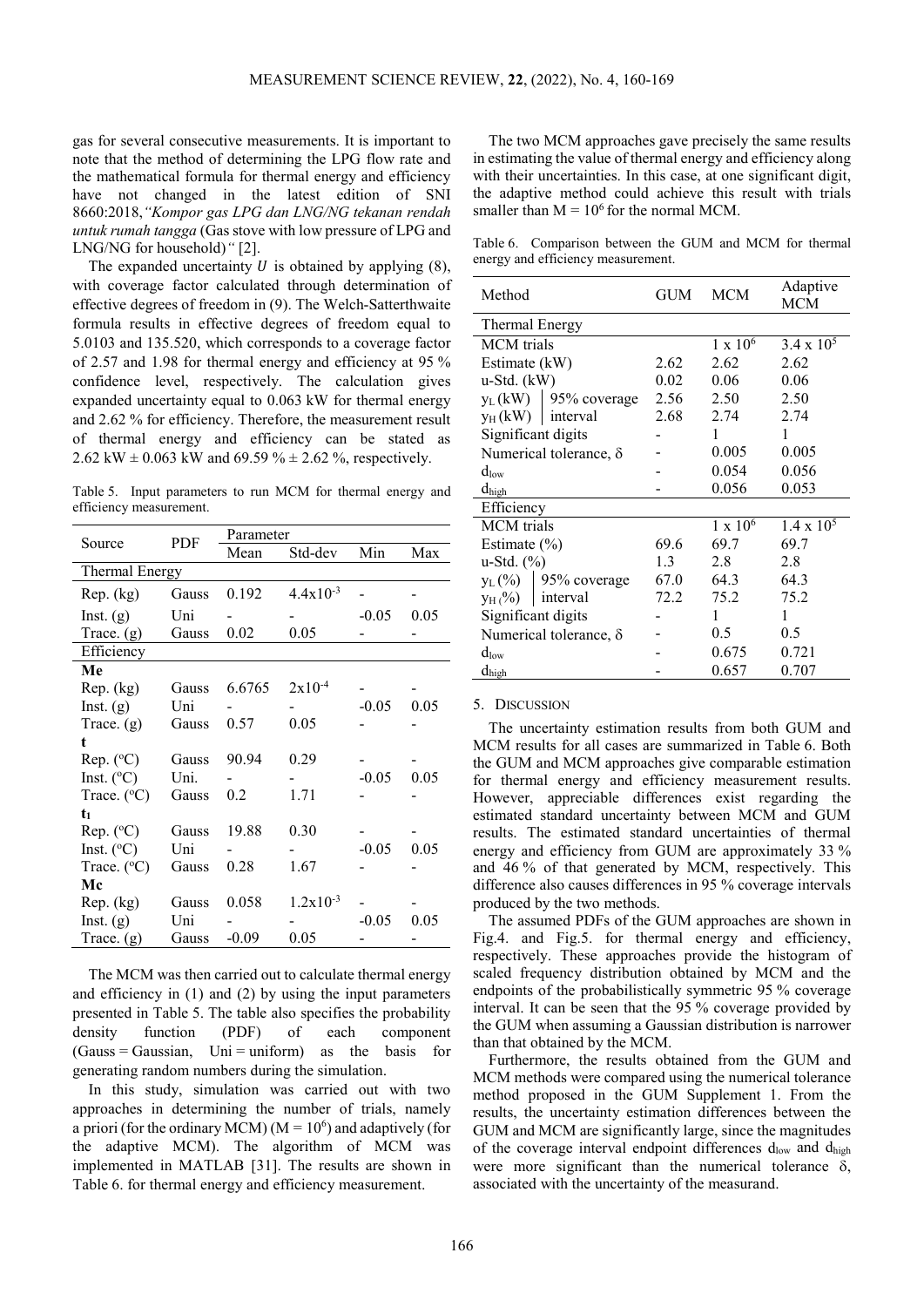

Fig.4. Histogram representing the resulting PDF the thermal energy estimated by Adaptive MCM and GUM.



Fig.5. Histogram representing the resulting PDF for efficiency estimated by Adaptive MCM and GUM.

The significant differences for the estimations between the GUM and MCM can be caused by the accuracy of the mathematical model used to represent the thermal energy and efficiency. The accuracy of the models is reduced because, at the current models, second-order (non-linear effect) quantities affecting the energy performance are not considered. In this paper, the correlations among input quantities are negligible. In addition, there is some noise on the sensor that affects the estimation of input quantities distributions used to apply the MCM and GUM methods.

From these results, two proposals for the improvement of SNI 7368:2011 and SNI 8660:2018 are in the mathematical model of the thermal energy and efficiency by considering more factors, such as gas composition. Secondly, the improvement can be carried out through the more defined LPG volume in order to reduce the uncertainty of the gas flow rate.

#### 6. CONCLUSION

This paper aims to estimate and compare the measurement uncertainty of thermal energy and the efficiency measurements of a single gas stove. The uncertainty estimations obtained from the propagation law described by the GUM framework were compared to ordinary and adaptive MCM methods following the GUM Supplement 1.

The energy performance estimation procedure designed in Indonesia National Standard for gas stove, SNI 7368:2011, is applied for thermal energy and efficiency calculations.

From the comparison of uncertainty estimation between the GUM and MCM methods, significant differences in uncertainty estimation are obtained. The difference of the estimation is 33 % for thermal energy measurement and 46 % for efficiency between the GUM framework and MCM. The GUM and MCM methods give the same results for estimation of the thermal energy value. For estimation of the efficiency value, a similar value is obtained up to one significant digit.

In addition, two types of MCM were applied: a priori (normal) MCM and adaptive MCM. Both a priori and adaptive MCM give estimation in very good agreement despite the adaptive MCM having much smaller number of iterations than the a priori MCM.

The significant difference between the estimation by the GUM and MCM can emerge from several reasons: inaccurate measurement models, sensor noises and the variation of gas flow measurement to determine the input quantities distribution. These aspects can be an important suggestion to improve the SNI standard.

Future work will focus on improving the mathematical model of thermal energy and efficiency measurement. Possible ways, for example, are to investigate the gas composition during the test in the measurand model. The possibilities of changes in the quality of the gas composition during measurement can affect the combustion quality of the gas stove. The method for determination of fractional evaporation or distillation of the gas during consumption can be proposed for improvements of the standard and considered in the mathematical model for thermal energy and efficiency measurements. In addition, the improvement could be on defining the LPG volume for the gas flow determination. In terms of temperature measurement for efficiency, the investigation of thermocouple position could contribute to the uncertainty.

#### **REFERENCES**

- [1] Budya, H., Arofat, M.Y. (2011). Providing cleaner energy access in Indonesia through the megaproject of kerosene conversion to LPG. *Energy Policy*, 39, 7575- 7586[. https://doi.org/10.1016/j.enpol.2011.02.061](https://doi.org/10.1016/j.enpol.2011.02.061)
- [2] Badan Standarisasi Nasional. (2018). *Kompor gas LPG dan LNG/NG tekanan rendah untuk rumah tangga (Gas stove with low pressure of LPG and LNG/NG for household)*. SNI 8660:2018.
- [3] Badan Standarisasi Nasional. (2019). *Kompor gas LPG dan LNG/NG untuk komersil (Gas stove with LPG and LNG/NG for commercial)*. SNI 7613:2019.
- [4] Stant, L.T., Aaen, P.H., Ridler, N.M. (2016). Comparing methods for evaluating measurement uncertainty given in the JCGM 'evaluation of measurement data' documents. *Measurement*, 94, 847- 851.

<https://doi.org/10.1016/j.measurement.2016.08.015>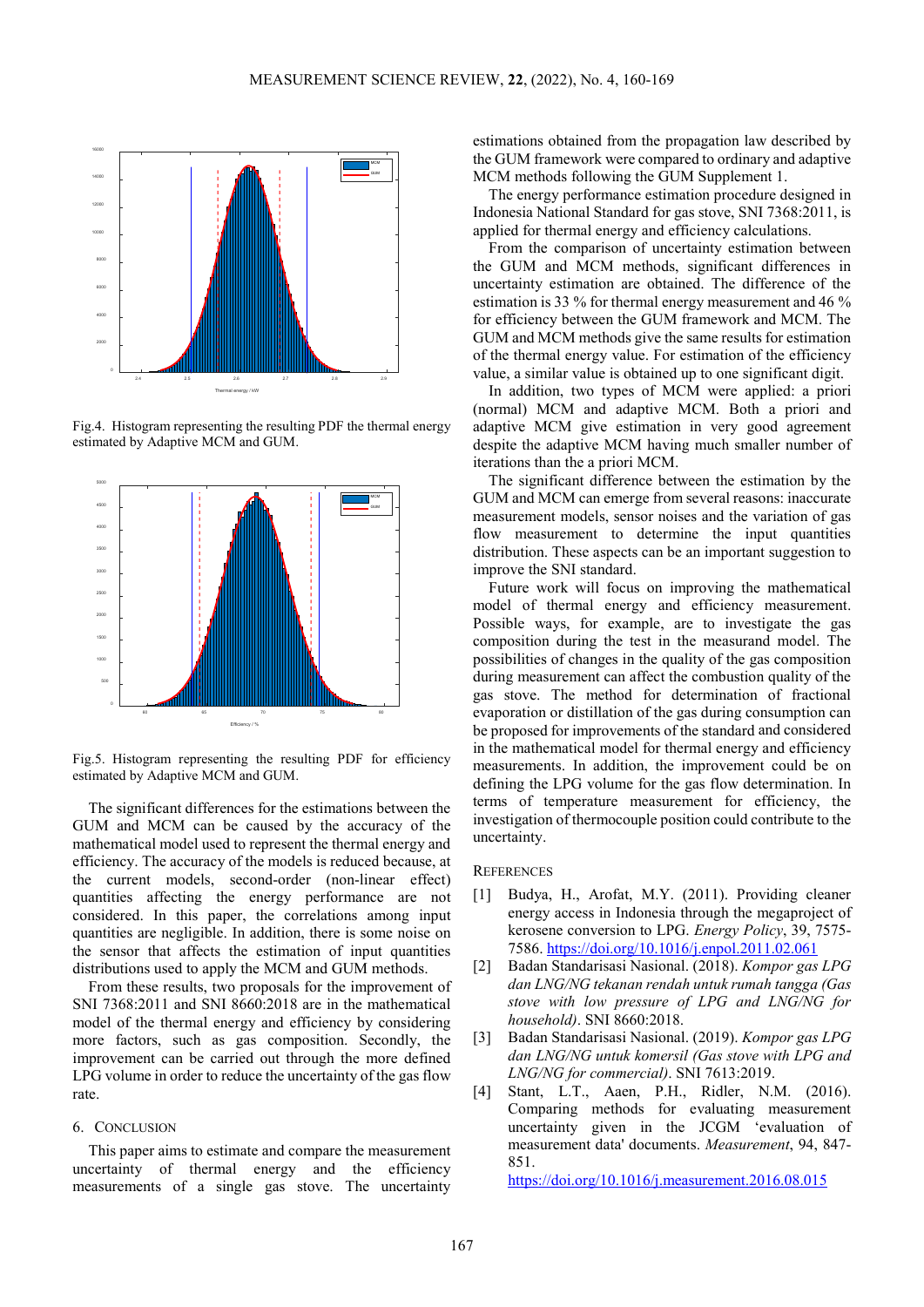- [5] ISO. (2008). *Uncertainty of measurement — Part 3: Guide to the expression of uncertainty in measurement (GUM:1995) — Supplement 1: Propagation of distributions using a Monte Carlo method*. ISO/IEC Guide 98-3:2008 Supplement 1.
- [6] Yeung, H., Papadopoulos, C.E. (2000). Natural gas energy flow (quality) uncertainty estimation using Monte Carlo simulation method. In *10th IMEKO TC9 Conference on Flow Measurement (FLOMEKO 2000)*. IMEKO.
- [7] Sediva, S., Uher, M., Havlikova, M. (2015). Application of the Monte Carlo method to estimate the uncertainty of air flow measurement. In *Proceedings of the 2015 16th International Carpathian Control Conference (ICCC)*. IEEE, 465-469, DOI: 10.1109/CarpathianCC.2015.7145124.
- [8] Castrup, S. (2010). Comparison of methods for establishing confidence limits and expanded Uncertainties. In *Measurement Science Conference*, Pasadena, USA.
- [9] Acko, B., Godina, A. (2005). Verification of the conventional measuring uncertainty evaluation model with Monte Carlo simulation. *International Journal of Simulation Modelling*, 4 (2), 76-84. [http://dx.doi.org/10.2507/IJSIMM04\(2\)3.039](http://dx.doi.org/10.2507/IJSIMM04(2)3.039)
- [10] Castro, H. (2021). Validation of the GUM using the Monte Carlo method when applied in the calculation of the measurement uncertainty of a compact prover calibration. *Flow Measurement and Instrumentation*, 72, 101877.

<https://doi.org/10.1016/j.flowmeasinst.2020.101877>

- [11] Bahassou, K., Salih, Oubrek, M., Jalid, A. (2019). Measurement uncertainty on the correction matrix of the coordinate measuring machine. *International Journal of Advanced Research in Engineering and Technology*, 10 (2), 669-676.
- [12] Theodorou, D., Meligotsidou, L., Karavoltsos, S., Burnetas, A., Dassenakis, M., Scoullos, M. (2011). Comparison of ISO-GUM and Monte Carlo methods for the evaluation of measurement uncertainty: Application to direct cadmium measurement in water by GFAAS. *Talanta*, 83 (5), 1568-1574. <https://doi.org/10.1016/j.talanta.2010.11.059>
- [13] Theodorou, D., Zannikou, Y., Anastopoulos, G., Zannikos, F. (2011). Coverage interval estimation of the measurement of gross heat of combustion of fuel by bomb calorimetry: Comparison of ISO GUM and adaptive Monte Carlo method. *Thermochimica Acta*, 526 (1-2), 122-129.
	- <https://doi.org/10.1016/j.tca.2011.09.004>
- [14] Couto, P.R.G., Damasceno, J.C., Borges, R.M.H. (2006). Uncertainty estimation of mechanical assays by ISO GUM 95 and Monte Carlo simulation – case study: Tensile strength, torque and brinell hardness measurements. In *XVIII IMEKO World Congress: Metrology for a Sustainable Development*. IMEKO.
- [15] Mahmoud, G.M., Hegazy, R.S. (2017). Comparison of GUM and Monte Carlo methods for the uncertainty estimation in hardness measurements. *International Journal of Metrology and Quality Engineering*, 8, 14. <https://doi.org/10.1051/ijmqe/2017014>
- [16] Jalid, A., Hariri, S., El Gharad, A., Senelaer, J.P. (2016). Comparison of the GUM and Monte Carlo methods on the flatness uncertainty estimation in coordinate measuring machine. *International Journal of Metrology and Quality Engineering*, 7 (3), 302. <https://doi.org/10.1051/ijmqe/2016013>
- [17] Navacerrada, M.A., Sanchidrián, C.D., Pedrero, A., Martínez, L.I. (2008). Calculus of the uncertainty in acoustic field measurements: Comparative study between the uncertainty propagation method and the distribution propagation method. In *V Congreso Ibérico de Acústica*, Coimbra, Portugal.
- [18] Junga, R., Chudy, P., Pospolita, J. (2017). Uncertainty estimation of the efficiency of small-scale boilers. *Measurement*, 97, 186-194.

<http://dx.doi.org/10.1016/j.measurement.2016.11.011>

- [19] Ramnath, V. (2010). Comparison of the GUM and Monte Carlo measurement uncertainty techniques with application to effective area determination in pressure standards. *International Journal of Metrology and Quality Engineering*, 1 (1) 51-57. <https://doi.org/10.1051/ijmqe/2010013>
- [20] Wen, X., Zhao, Y., Wang, D., Pan, J. (2013). Adaptive Monte Carlo and GUM methods for the evaluation of measurement uncertainty of cylindricity error. *Precision Engineering*, 37 (4), 856-864. <http://dx.doi.org/10.1016/j.precisioneng.2013.05.002>
- [21] Ling, M., Li, H., Li, Q. (2014). Measurement uncertainty evaluation method considering correlation and its application to precision pentrifuge. *Measurement Science Review*, 14 (6), 308-316. <https://doi.org/10.2478/msr-2014-0042>
- [22] Kusnandar, N. (2015). Metode pengukuran asupan panas kompor gas berdasarkan SNI 7368:2011 dan SNI 7469:2013 (The method of measuring gas stove heat input based on SNI 7368:2011 and SNI 7469:2013). *Jurnal Standarisasi*, 17 (3), 233-240, DOI: 10.31153/ js.v17i3.323.
- [23] Utomo, B., Kusnandar, N., Lailiyah, Q., Ramadhani, W.S. (2019). An evaluation of heat input and efficiency test method based on SNI 7368:2011 – single burner LPG gas stove with igniter system. *Jurnal Standarisasi*, 21 (3), 193-201, DOI: 10.31153/js.v21i3.773.
- [24] Badan Standarisasi Nasional. (2010). *Kompor gas bahan bakar LPG satu tungku dengan sistem pemantik (Single burner LPG gas stove with ignition system)*. SNI 7368:2011.
- [25] IEC IECEE. (2004). *Laboratory procedure for preparation, attachment, extension and use of thermocouples*. CTL-OP 108-Ed.1.
- [26] JCGM. (2008). *Evaluation of measurement data - Guide to the expression of uncertainty in measurement*. JCGM 100:2008.
- [27] ISO. (2008). *Uncertainty of measurement - Part 3: Guide to the expression of uncertainty in measurement (GUM:1995)*. ISO/IEC Guide 98-3:2008.
- [28] ISO. (2009). *Uncertainty of measurement - Part 1: Introduction to the expression of uncertainty in measurement.* ISO/IEC Guide 98-1:2009.